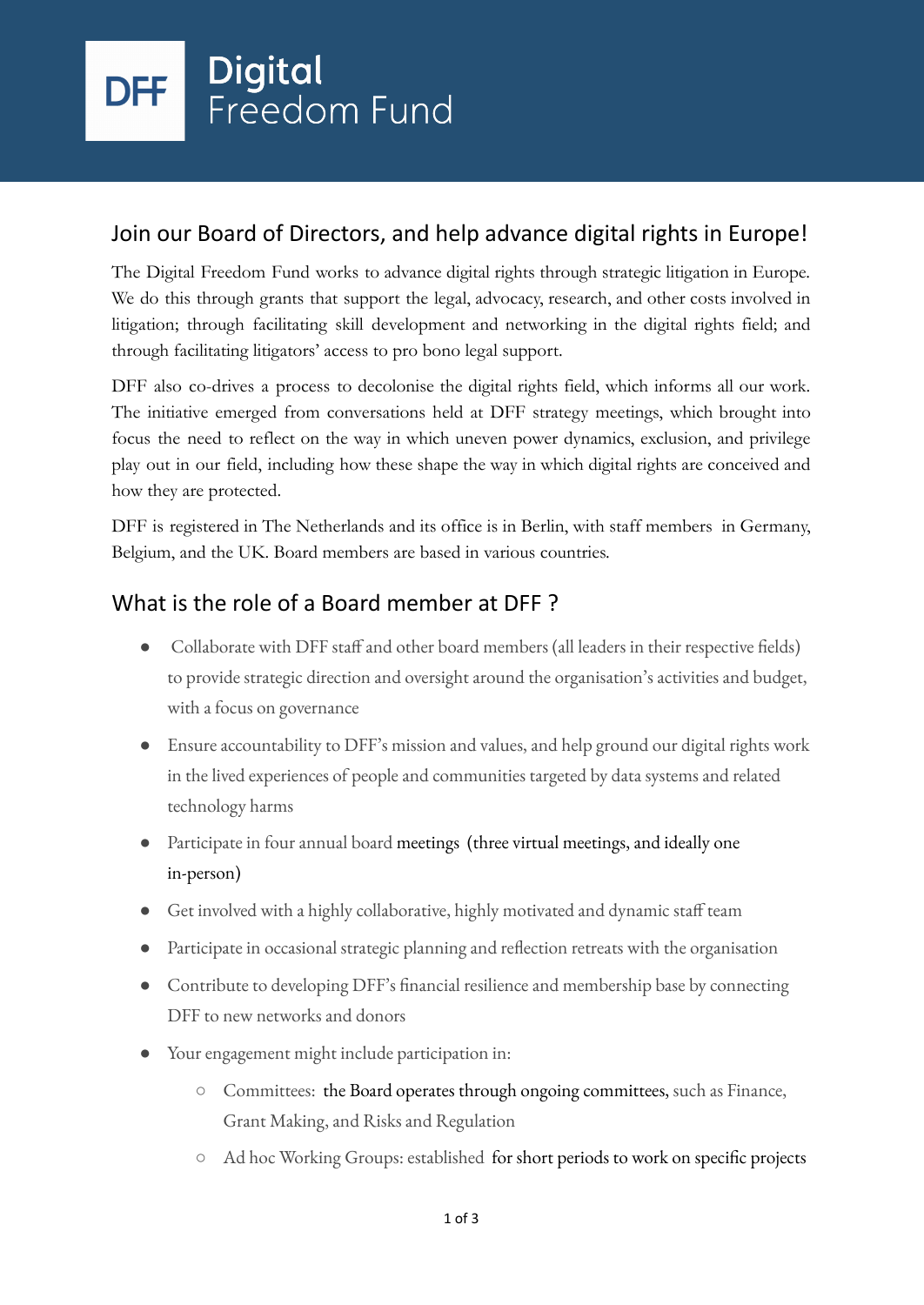Be available for a minimum three-year term, renewable once

**Two Board leadership roles that need to be filled this year:**

- *Chair*: Chairs the board meetings; creates a purposeful agenda in collaboration with the executive director; helps to assign people to different committees; serves as the contact for board issues; sets goals and objectives with the board and ensures they are met; holds members accountable for attending meetings and completing tasks.
- *Secretary*: Assures that an agenda has been prepared by the board chair and director and that the agenda is distributed in advance of the meeting; prepares the official minutes of the meeting and records motions, discussions, votes, and decisions; prepares and provides the previous meeting's written minutes to board members before the next meeting and records any changes or corrections. Needs to be based in The Netherlands.

These roles - and participation on the DFF Board in general - involve significant responsibilities. **We are currently updating our articles of incorporation to enable the possibility of (modest) compensation of Board members in recognition for their important contributions.**

## Who are we looking for?

As a social reform organisation in the digital rights field, the Digital Freedom Fund is committed to actively integrating an anti-colonial lens in its work. We encourage applications from a diverse range of backgrounds who are impacted by digital rights, and we welcome candidates based both inside and outside Europe.

DFF values the importance of non-traditional and/or non-formal experiences as much as academic and/or formal work experiences.

## Essential requirements:

- Affinity for oversight and/or strategic direction and NGO leadership
- Strong understanding of or excitement to learn more about strategic litigation and the digital rights landscape in Europe
- Commitment to and expertise in- social justice and anti-colonial values and practices